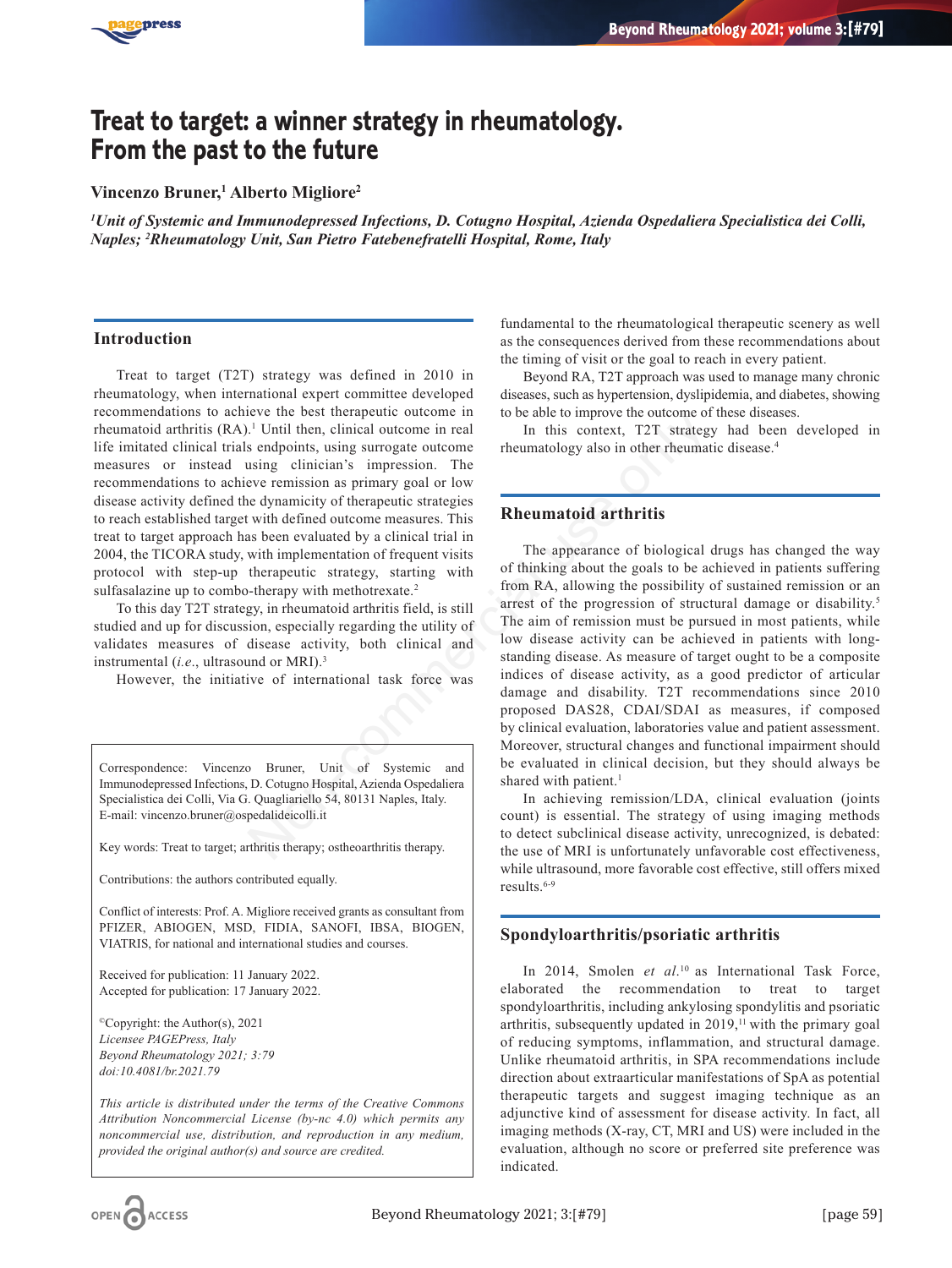

The SPA guidelines, as used in rheumatoid arthritis, are originated from two clinical trials, TICOPA12 in psoriatic arthritis published in 2015 and TICOSPA13 in spondyloarthritis, recently published, but started in 2016.

While in PsA the target indicated is the achievement of minimal disease activity, in SPA the ASDAS score is recommended for inactive disease/remission o low disease activity. Although spinal or Sacroiliac joint's inflammation detected through MRI was associated with disease activity both by ASDAS or BASDAI, if MRI would be a target of therapies requires further studies.<sup>14.15</sup>

Another difference between RA tight control studies' and spondyloarthritis is therapeutic approach, because in TICOPA and TICOSPA biologic therapies (TNF inhibitors) were used as part of step-up strategy, while in TICORA were not.

Ultimately, in 2019 update of SPA guidelines, the panel does not recommend the treat to target approach in spondyloarthritis for a lack of direct evidence of association between lower disease activity and lower radiographical progression, and because of the too-high costs of T2T strategy.16

#### **Systemic lupus erythematosus**

Despite the introduction of some new target therapies and the evidence of their efficacy, in systemic lupus erythematosus (SLE), morbidity and mortality remain unsatisfactorily high, thus more interest is required to improve treatment strategies for these patients. An international experts' panel on T2T in SLE published recommendations<sup>17</sup> emphasizing multidisciplinary care, prevention of organ damage and flares and reducing the mortality. Although defining an outcome as effective or a targeted therapy is challenging, the lupus low disease activity state or remission in SLE proposed by experts is still a matter of debated today.18-20 It must be considered that the set of organ damage and glucocorticoids adverse effects may be mistake clinical evaluation of disease activity.

#### **Gout**

Treating to target the gout is established on to prevent crystallization of monosodium urate and crystal deposition in joints, through lowering serum urate levels. This is a fundamental principle of gout management.

The serum urate level under 6 mg/dL is defined as the most effective treat to target goal by major rheumatology societies recommendation and guidelines.21-23 Although there is not strong evidence to demonstrate efficacy of T2T strategy in gout, there are indirect evidence that it is clinically effective in daily practice, as well as supports this approach also clinical open label extension and post hoc analysis of clinical trials.<sup>24</sup>

### **Osteoarthritis**

For many rheumatic diseases are available biomarkers, outcome measures and instrumental evaluation for stadiation or activity disease, like the possibility of early diagnosis. These

indexes allow to formulate diagnostic algorithm, therapeutic strategy and treat to target purpose for many of them. Moreover, the availability of therapeutic choices among different drugs and in some cases, even with different mechanisms of action, leads to the need to put in order and classify the patient for the most appropriate choice. These are only partially available for osteoarthritis (OA).

OA is a disease with several phenotypes (inflammatory, mechanical, genetic, metabolic, etc.)<sup>25</sup> but since only a few drugs and not outlined non-pharmacological intervention are available to halt disease progression, it is impossible to propose the same strategy for every phenotype of OA and/or involved joint.

European League Against Rheumatism (EULAR) try to delineate strategy of intervention for hip and knee osteoarthritis, principally about non-pharmacological treatment26 suggesting some topics as patient information and education, lifestyle changes and weight loss, exercise and work-ability.

Most recently, Osteoarthritis Research Society International (OARSI), published in 2019, guidelines for non-surgical treatment of knee, hip and polyarticular osteoarthritis, $27$  with recommendations about three pharmacological lines of treatment and an algorithm patient-based to program follow-up and decision-making process.

Contextually, in the same year, an international technical expert panel (TEP) published the consensus and the treat to target strategy for knee OA,<sup>28</sup> starting from clinical definition of primary treatment target through the Patient Acceptable Symptom State (PASS) on pain, patient global assessment and functional improvements.29 Their good clinical practice statements are based on early symptomatic diagnosis and treatment (pharmacological, non-pharmacological and lifestyle), dynamic tight control patient-customized (every 3-6 months), documenting measures of clinical improvement, safety and efficacy regularly (suggesting Likert scale, WOMAC, VAS-Pain, HAQ), with periodic follow up discussion about comorbidities and modifying progression risk factors. The TEP also proposed the most innovative T2T strategy statement to adapt treatment according to patient phenotype and disease severity, pointing out the heterogeneity of pathogenetic and clinical progression of manifestation, as previous reported by a systematic review of literature.<sup>30</sup> cal progression, and because of the<br>
(OARSI), bublished in 2019, guide<br>
treatment of knee, hip and polyarticu<br>
treatment of knee, hip and polyarticu<br>
matosus<br>
frome new target therapies and the<br>
Contextually, in the same y

## **Treat to target: a look to the future**

An implementation of T2T strategy would provide extension of use of clinical guideline and recommendation disease-specific in every clinical setting, but also it would assure ease of access to treatment, reducing waiting times and the bureaucratic burden of the rheumatologist specialist. Instrumental implementation during visits as ultrasound (musculoskeletal, salivary glands, large vessels or lungs) and capillaroscopy may add more precision and specific information in stadiation activity disease or follow up.

Technological tools could improve the quality of care, reducing the distance between the doctor and the patient, allowing a better and tighter control and participation in patient reported outcomes. Mobile devices (smartphones, wearables, and tablets) through dedicated apps, would provide the right support

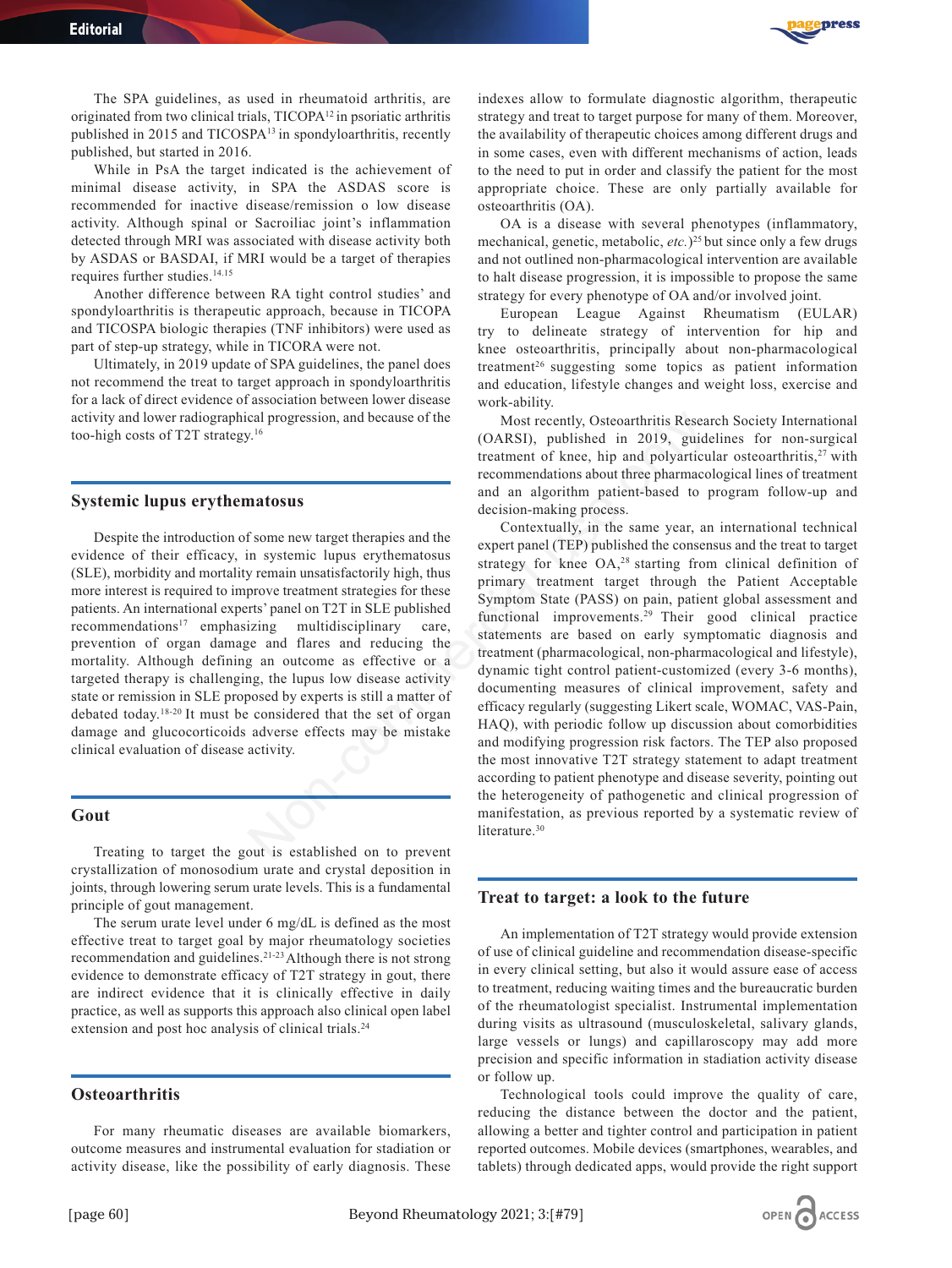

to healthcare professionals and patients, tracing the daily symptoms and sharing therapeutic information, clearly not as a substitute of medical examinations.

Ultimately, the correct application of the treat to target strategy starts by educating patients in doing primary prevention to have early diagnosis, also through informative campaigns for the population and through the support of scientific societies towards payers, to help them in the management of human and economic resources to treat patients well and better.

## **References**

- 1. Smolen JS, Aletaha D, Bijlsma JW, et al. T2T Expert Committee Treating rheumatoid arthritis to target: recommendations of an international task force. Ann Rheum Dis 2010;69:631-7.
- 2. Grigor C, Capell H, Stirling A, et al. Effect of a treatment strategy of tight control for rheumatoid arthritis (the TICORA study): a single-blind randomised controlled trial. Lancet 2004;364:263-9.
- 3. Wakefield RJ, D'Agostino MA, Naredo E, et al. After treatto-target: can a targeted ultrasound initiative improve RA outcomes?. Ann Rheum Dis 2012;71:799-803.
- 4. Atar D, Birkeland KI, Uhlig T. 'Treat to target': moving targets from hypertension, hyperlipidaemia and diabetes to rheumatoid arthritis. Ann Rheum Dis 2010;69:629-30.
- 5. Janke K, Biester K, Krause D, et al. Comparative effectiveness of biological medicines in rheumatoid arthritis: systematic review and network meta-analysis including aggregate results from reanalysed individual patient data. BMJ 2020;370:m2288.
- 6. Sundin U, Aga AB, Skare Ø, et al. ARCTIC study group. Conventional versus ultrasound treat to target: no difference in magnetic resonance imaging inflammation or joint damage over 2 years in early rheumatoid arthritis. Rheumatology (Oxford) 2020;59:2550-55. Stirling A, et al. Effect of a treatment<br>
inflammation on MRI in 1<br>
1 for rheumatoid arthritis (the TICORA<br>
1 pis 2016;75:874-8.<br>
1 randomised controlled trial. Lancet<br>
16. Liew JW, Dubreuil M. T<br>
stino MA, Naredo E, et al
- 7. Mandl P, Aletaha D. The role of ultrasound and magnetic resonance imaging for treat to target in rheumatoid arthritis and psoriatic arthritis. Rheumatology (Oxford) 2019; 58:2091-8.
- 8. Geng Y, Wang L, Zhang X, et al. Treat-to-target strategies aiming at additional ultrasound remission is associated with better control of disease activity and less flare in rheumatoid arthritis. Clin Rheumatol 2021;40:113-21.
- 9. Møller-Bisgaard S, Hørslev-Petersen K, Ejbjerg B, et al. Effect of magnetic resonance imaging vs conventional treatto-target strategies on disease activity remission and radiographic progression in rheumatoid arthritis: the IMAGINE-RA randomized clinical trial. JAMA 2019; 321:461-72.
- 10. Smolen JS, Braun J, Dougados S, et al. Treating spondyloarthritis, including ankylosing spondylitis and psoriatic arthritis, to target: recommendations of an international task force. Ann Rheum Dis 2014;73: 6-16.
- 11. Smolen JS, Schöls M, Braun J, et al. Treating axial spondyloarthritis and peripheral spondyloarthritis, especially psoriatic arthritis, to target: 2017 update of recommendations

by an international task force. Ann Rheum Dis 2018; 77:3-17.

*Editorial* 

- 12. Coates LC, Moverley AR, McParland L, et al. Effect of tight control of inflammation in early psoriatic arthritis (TICOPA): a UK multicentre, open-label, randomised controlled trial. Lancet 2015;386:2489-98. ,
- 13. Molto A, López-Medina C, Van den Bosch FE, et al. Efficacy of a tight-control and treat-to-target strategy in axial spondyloarthritis: results of the open-label, pragmatic, cluster-randomised TICOSPA trial. Ann Rheum Dis 2021;80:1436-44.
- 14. Machado P, Landewé RB, Braun J, et al. MRI inflammation and its relation with measures of clinical disease activity and different treatment responses in patients with ankylosing spondylitis treated with a tumour necrosis factor inhibitor. Ann Rheum Dis 2012;71:2002-5.
- 15. Navarro-Compán V, Ramiro S, Landewé R, et al. Disease activity is longitudinally related to sacroiliac inflammation on MRI in male patients with axial spondyloarthritis: 2-years of the DESIR cohort. Ann Rheum Dis 2016;75:874-8.
- 16. Liew JW, Dubreuil M. Treat to target in axial spondyloarthritis: pros, cons, and future directions. Rheum Dis Clin N Am 2020;46:343-56.
- 17. van Vollenhoven RF, Mosca M, Bertsias G, et al. Treat-totarget in systemic lupus erythematosus: recommendations from an international task force. Ann Rheum Dis 2014;73:958-67.
- 18. Morand EF, Mosca M. Treat to target, remission and low disease activity in SLE. Best practice & research. Clin Rheumatol 2017;31:342-50.
- 19. Abdelhady EI, Rabie M, Hassan RA. Validity of systemic lupus erythematosus disease activity score (SLE-DAS) for definition of lupus low disease activity state (LLDAS). Clin Rheumatol 2021;40:4553-58.
- 20. Gao D, Hao Y, Fan Y, et al. Predicting lupus low disease activity state and remission in SLE: novel insights. Expert Rev Clin Immun 2021;17:1083-9.
- 21. FitzGerald JD, Dalbeth N, Mikuls T, et al. 2020 American College of Rheumatology guideline for the management of gout. Arthrit Rheumatol 2020;72:879-95.
- 22. Richette P, Doherty M, Pascual E, et al. 2016 updated EULAR evidence-based recommendations for the management of gout. Ann Rheum Dis 2017;76:29-42.
- 23. Kiltz U, Smolen J, Bardin T, et al. Treat-to-target (T2T) recommendations for gout. Ann Rheum Dis 2017;76: 632-8.
- 24. Perez-Ruiz F, Moreno-Lledó A, Urionagüena I, Dickson AJ. Treat to target in gout. Rheumatology 2018;57:i20-i26.
- 25. Castañeda S, Roman-Blas JA, Largo R, Herrero-Beaumont G. Osteoarthritis: a progressive disease with changing phenotypes. Rheumatology 2014;53:1-3.
- 26. Fernandes L, Hagen KB, Bijlsma JW, et al.; European League Against Rheumatism (EULAR). EULAR recommendations for the non-pharmacological core management of hip and knee osteoarthritis. Ann Rheum Dis 2013;72:1125-35.
- 27. Bannuru RR, Osani MC, Vaysbrot EE, et al. OARSI guidelines for the non-surgical management of knee, hip, and polyarticular osteoarthritis. Osteoarthr Cartilage 2019;27: 1578-89.